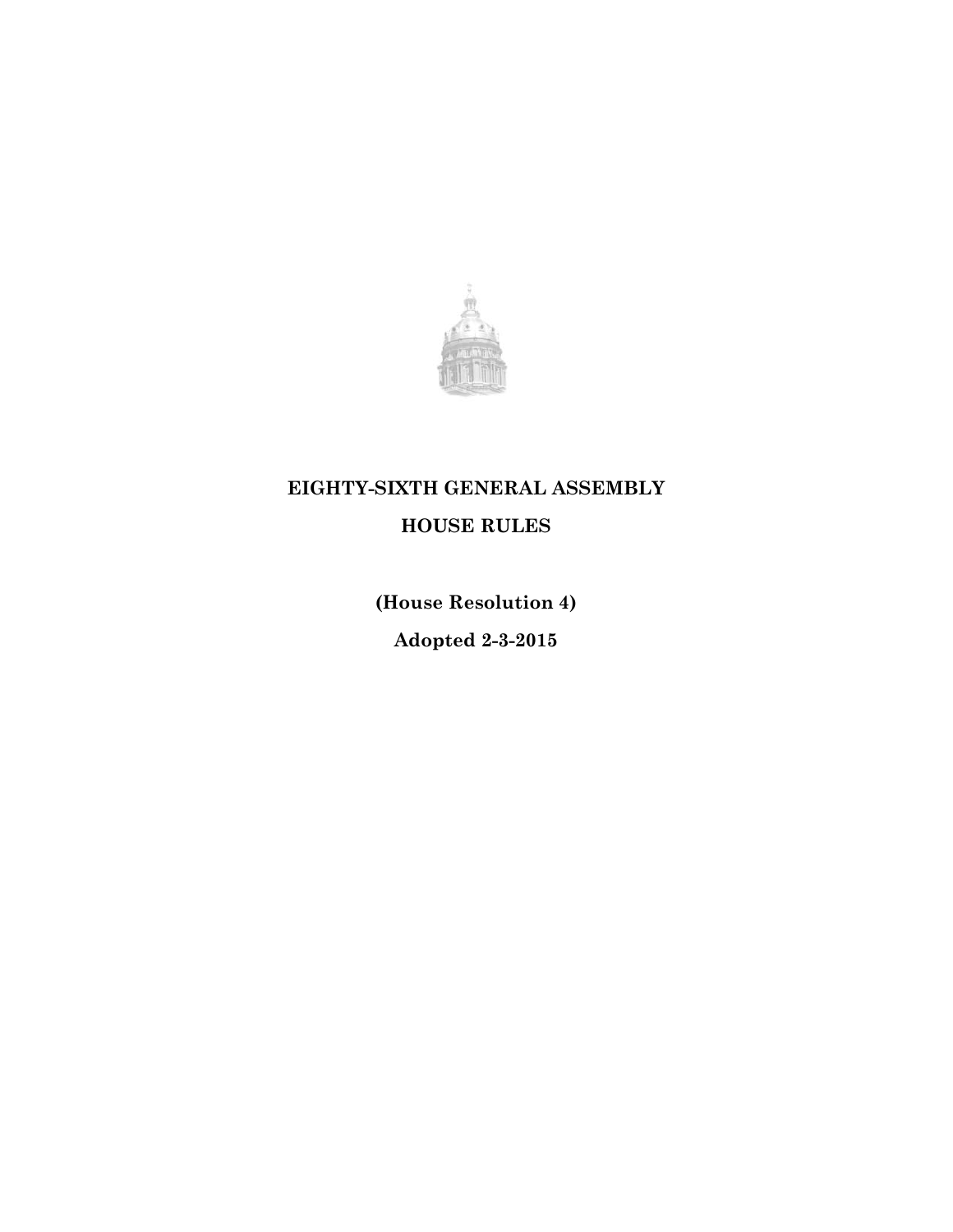# **DIVISION I - GENERAL RULES Rule 1 Call to Order and Order of Business**

The speaker shall take the chair at the hour to which the house has adjourned, and shall immediately call the house to order, correct the journal of the previous day's proceedings, and proceed to other business, including, but not limited to, introduction of bills, reports, messages, communications, business pending at adjournment, announcements, resolutions and bills on their passage, and points of personal privilege.

# **Rule 2 Quorum Call and Time of Convening**

The house shall convene each Monday at 1:00 p.m. and at 8:30 a.m. on all other legislative days, unless otherwise ordered. The time of convening shall be recorded in the journal. The house shall not convene on Sunday during a regular or special session.

The speaker or a member may request a roll call to determine if a quorum is present.

#### **Rule 3 Absences from the House**

No member shall be absent without leave while the house is in session unless excused for good cause.

#### **Rule 4 Preservation of Order**

The speaker shall preserve order and decorum and speak to points of order. Subject to an appeal to the house by any member, the speaker shall decide questions of order which shall not be debated.

The speaker may have the chamber of the house cleared in case of any disturbance or disorderly conduct.

Only past legislators, state officials, persons whose presence is deemed by the speaker to be of special significance to the house, and school classes accompanied by teachers and seated in the galleries shall be introduced in the house.

 No person other than a member of the house shall be allowed to speak from the floor of the house without prior permission of the speaker.

The public may take photographs from the galleries at any time. However, the use of flash bulbs or any other artificial lighting is prohibited.

 Members of the press may photograph from the press box, but shall not use artificial lighting without prior permission from the chief clerk of the house. Photographs shall not be taken on the house floor when the members are voting on a question put before the house. Photographs or video recordings of the voting boards shall not be taken while a nonrecord roll call vote is displayed. Photographs may be taken on the house floor at other times with the consent of the subject or subjects of the photography.

# **Rule 4A Use of Electronic Devices and Video Streaming in Chamber**

 1. A person present in the house chamber while the house is in order shall mute any cell phone, computer, or other electronic device under the person's control. The speaker may remove from the chamber any person acting in violation of this rule.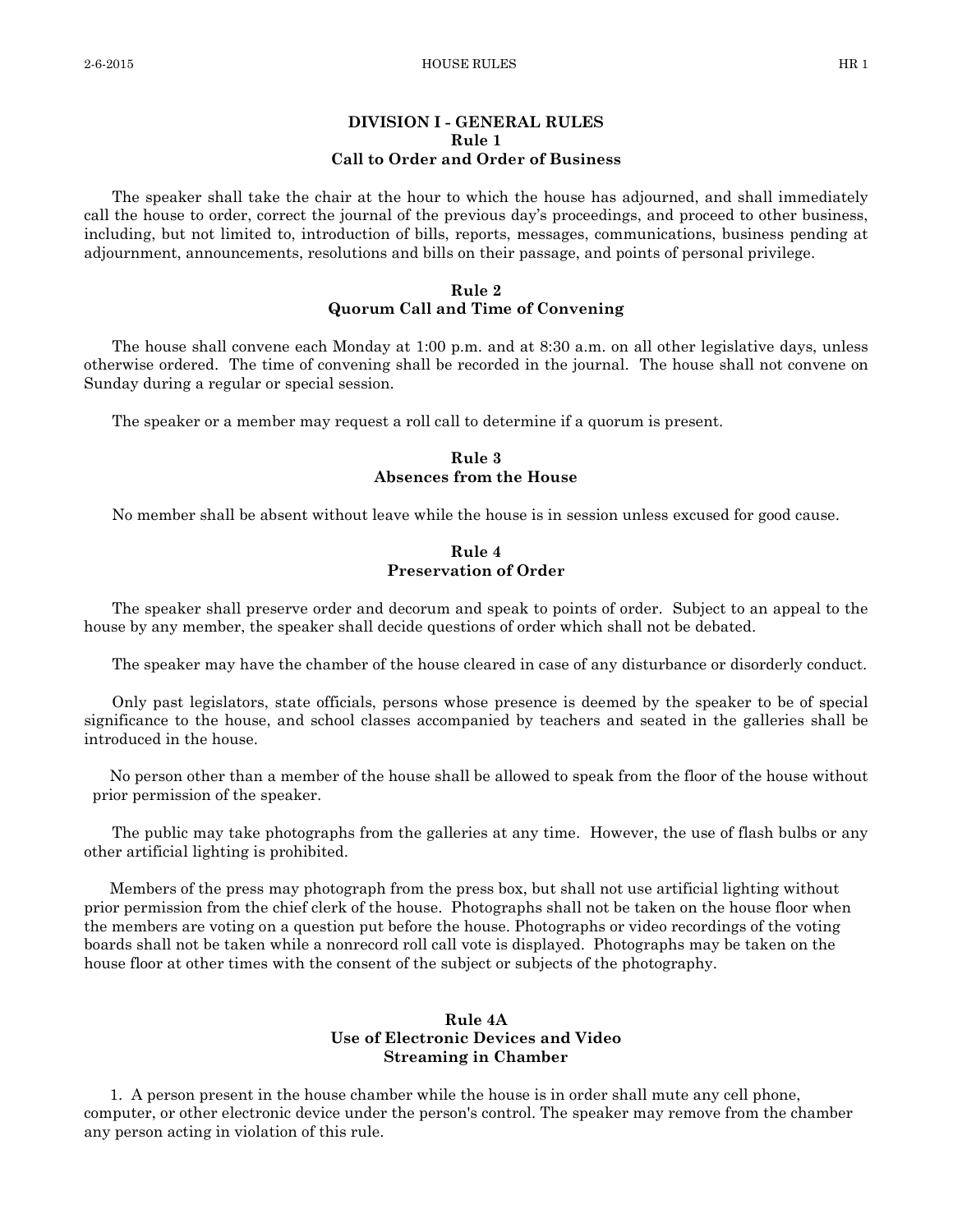2. A member shall not use a cell phone or other electronic device to audibly transmit or receive communications while recognized by the presiding officer to speak in debate.

 3. The speaker shall control the time, place, and manner of use of the house's internet video streaming system on the floor of the house and in the visitors' galleries. However, the speaker shall not edit, censor, or shut off the house's internet video streaming system during debate on the floor of the house.

# **Rule 5 Rules of Parliamentary Practice**

The rules of parliamentary practice in Mason's Manual of Legislative Procedure shall govern the house in all cases where they are not inconsistent with the standing rules of the house, joint rules of the house and senate, or customary practice of the house.

# **Rule 5A House Budget**

The speaker of the house shall annually prepare a proposed budget for the house of representatives for the payment of expenses, salaries, per diems, and other items. The proposed budget shall be submitted on the fourteenth day of each legislative session to the house administration and rules committee, which shall approve a proposed budget in house resolution form. The house shall adopt a budget prior to adjournment.

# **Rule 6 The Speaker Pro Tempore**

The house shall, at its pleasure, elect a speaker pro tempore. When the speaker shall for any cause be absent, the speaker pro tempore shall preside, except when the chair is filled by appointment by either the speaker or the speaker pro tempore. If a vacancy occurs in the office of speaker, the speaker pro tempore shall assume the duties and responsibilities of the speaker until such time as the house shall elect a new speaker. The speaker or the speaker pro tempore shall have the right to name any member to perform the duties of speaker, but such substitution shall not extend beyond the adjournment. The acts of the speaker pro tempore shall have the same validity as those of the speaker. In the absence of both the speaker and the speaker pro tempore, the house shall name a speaker who shall preside over it and perform all the duties of the speaker with the exception of signing bills, until such time as the speaker or speaker pro tempore shall be present, and the person's acts shall have the same force and validity as those of the regularly elected speaker.

#### **Rule 7 Amendment of Rules**

A motion to change or rescind a standing rule or order of the house requires one day's notice.

# **Rule 8 Violation of House Rules**

The speaker shall, or any member may, call to order a member who violates the rules of the house. With leave of the house, the member called to order may be permitted to explain. If the case requires it, the member shall be subject to censure of the house.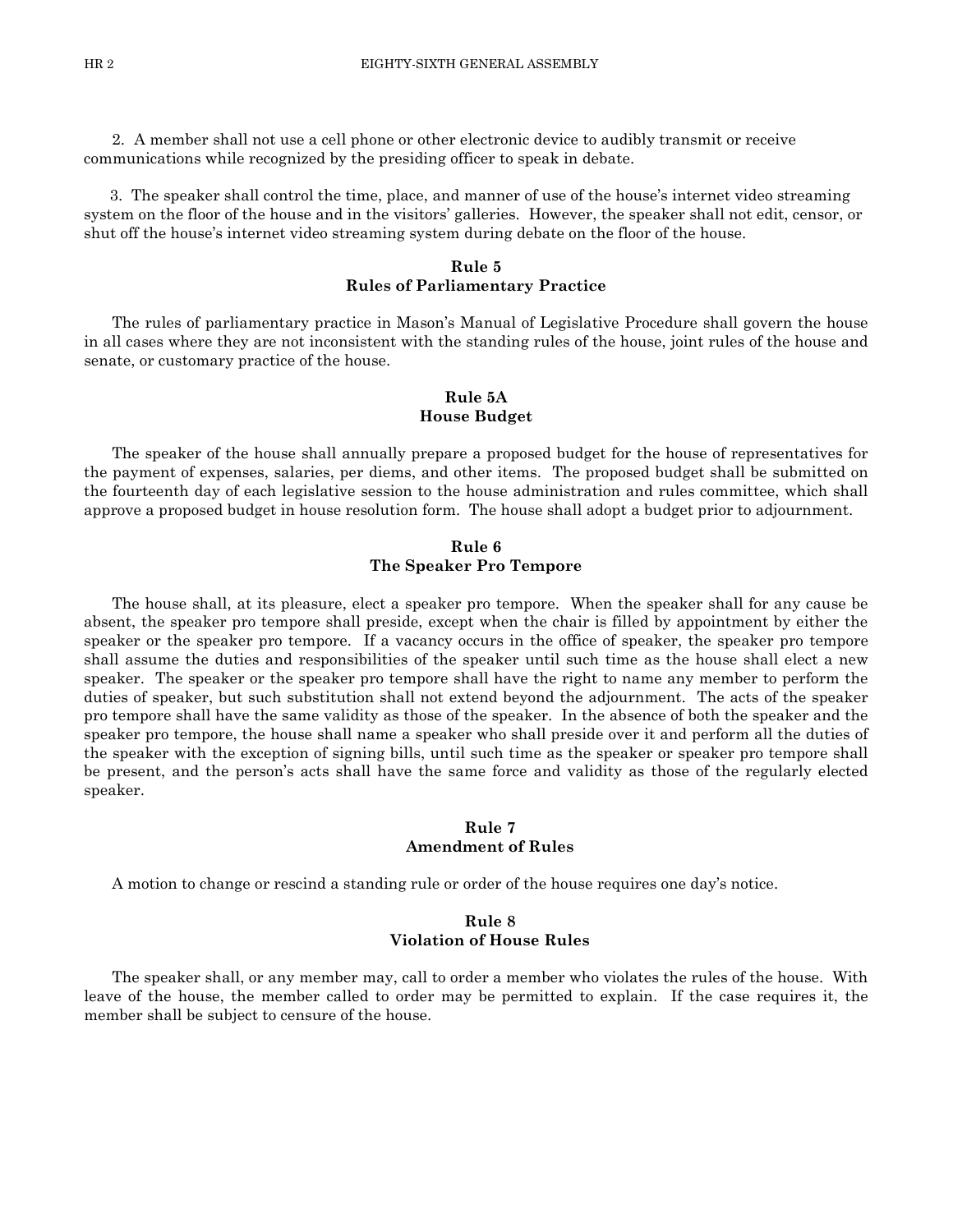#### **Rule 9 Referral of Rule Violations**

The speaker shall, upon complaint of a member, or upon the speaker's own motion, refer any alleged violation of house or joint rules by house members, employees or staff to the house ethics committee upon an initial finding that an investigation is warranted.

The ethics committee shall investigate such allegations and report them back to the house with a recommendation.

### **Rule 10 Recognition and Decorum in Debate**

A member who wishes to speak in debate shall be appropriately attired, with male members wearing coat or tie. After recognition by the chair, a member shall respectfully address the presiding officer by saying "Mr. or Madam Speaker". A member shall confine all remarks to the question under debate, shall be respectful of other members, and shall avoid referencing or questioning the motives of another member.

#### **Rule 11 Limit on Debate**

No member shall speak more than once on the same question without leave of the speaker, nor more than twice until every member choosing to speak has spoken, except as provided in Rule 81. A member shall be limited to ten minutes debate on bills, resolutions, and amendments, but may be granted an extension of time by consent of the house. However, the floor manager of a bill or resolution and the lead sponsor of an amendment may exceed the ten-minute limit on opening and closing remarks.

# **Rule 12 Decorum During Debate**

No member shall leave the house while the speaker is putting a question. No one shall pass between the speaker and a member who is speaking or two members who have been recognized by the speaker.

#### **Rule 13 Stating the Question**

When a motion is made, it shall be stated by the speaker. A motion made in writing shall be passed to the speaker's station before it is debated.

# **Rule 14 Putting the Question**

Questions shall be distinctly put in this form: "All those in favor of (the question) shall say 'aye';" and after the affirmative voice is expressed, "All those opposed to (the question) shall say 'no'." If the speaker is in doubt or a member of the house requests, a nonrecord roll call vote shall be taken.

# **DIVISION II - EMPLOYEES OF THE HOUSE Rule 15 Chief Clerk of the House**

The chief clerk of the house shall serve as parliamentarian and chief administrative officer of the house under the direction of the speaker of the house. The chief clerk shall supervise the chief clerk's office; be responsible for the custody and safekeeping of all bills, resolutions, and amendments filed, except when they are in the custody of a committee; have charge of the daily journal; have control of all rooms assigned for the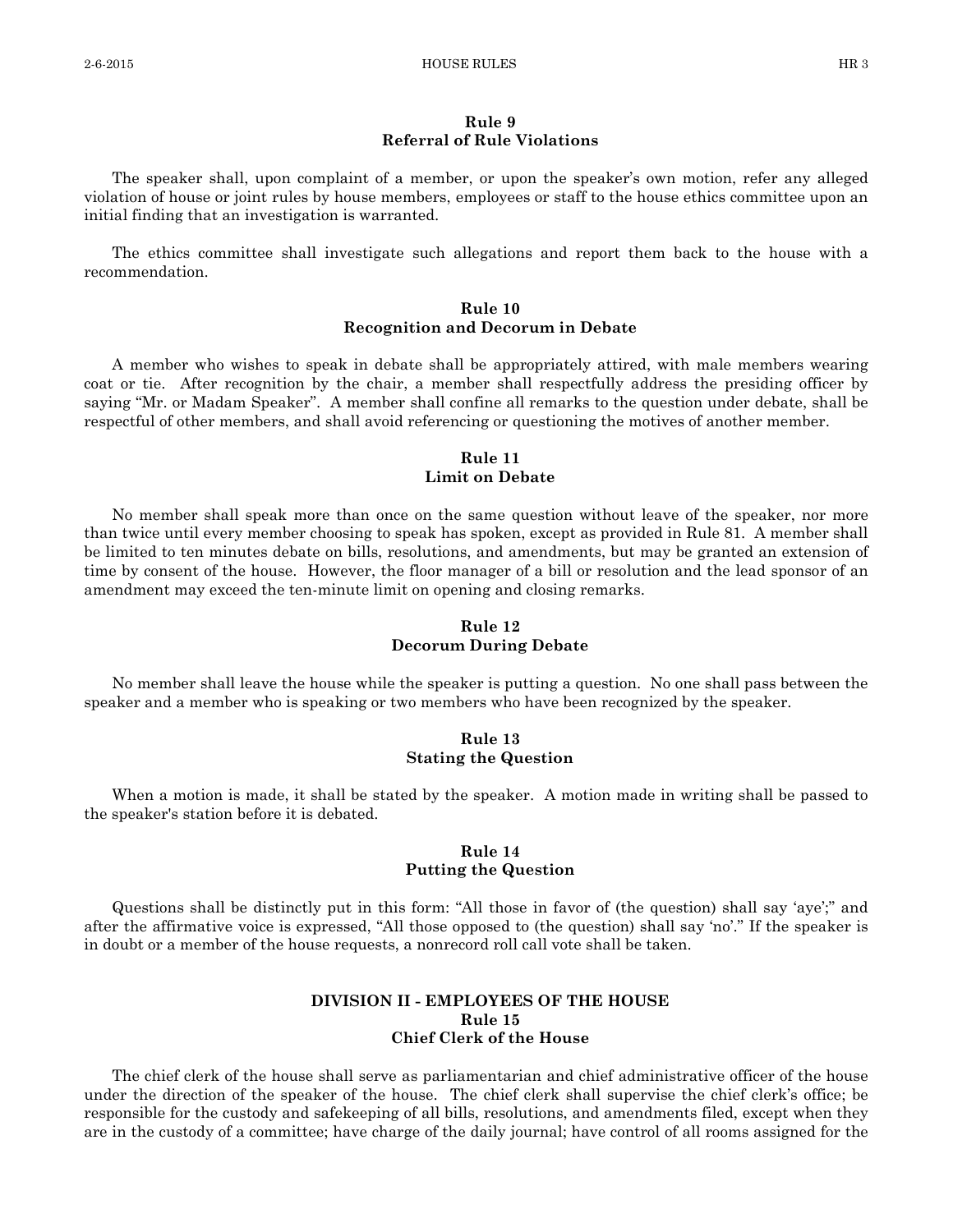use of the house; attest to the accuracy and correctness of text and action on bills and resolutions; process the handling of amendments when filed and during the floor consideration of bills; insert adopted amendments into bills before transmittal to the senate and prior to final enrollment; supervise legislative printing and the distribution of printed material; and perform all other duties pertaining to the office of the chief clerk.

#### **Rule 16 Legislative and Session Days**

For purposes of these rules, a legislative day is a day when the house is called to order. A legislative day that runs past midnight is not considered a new legislative day. A session day is any calendar day beginning with the convening of the annual regular session and ending with adjournment sine die.

# **Rule 17 Sergeant-At-Arms**

The sergeant-at-arms shall execute all orders of the house and the presiding officer; perform all assigned duties related to the policing and good order of the house; supervise the entrance and exit of all persons to and from the chamber; promptly execute all messages, etc.; provide that the chamber is properly ventilated and open for the use of the members; and perform all other services pertaining to the office of sergeant-atarms.

#### **Rule 18 Secretaries**

Each member may hire a secretary for the legislative session who shall be under the general direction of the member and the chief clerk. Secretaries shall be on duty at the house from 8:00 a.m. to 4:30 p.m. Monday through Thursday and on other legislative days when required by the chief clerk, except when excused by the member for whom the secretary works. Secretaries shall perform such duties as may be assigned to them by the member or the chief clerk.

### **Rule 19 Extra Compensation of Employees**

No employee shall receive any extra compensation, except as provided by the house, or tips for services performed while on duty. Any violation of this rule shall be grounds for removal.

# **DIVISION III – VISITORS AND LOBBYISTS Rule 20 Admission to the House; Lobbying**

The chamber of the house shall include the vestibule, restrooms, bill room, lounge, visitors' galleries, and floor of the house.

The floor of the house shall consist of the area between the north and south walls, including the representatives' desks, the press box, and the speaker's station, but excluding the visitors' galleries.

During a legislative day while the house is in order, no member of the general assembly or legislative employee or intern shall be admitted to the floor of the house if attired in jeans of any color without leave of the speaker.

During a legislative day while the house is in order, and one-half hour before the house convenes and one-half hour after the house recesses or adjourns, no person shall be admitted to the floor of the house except: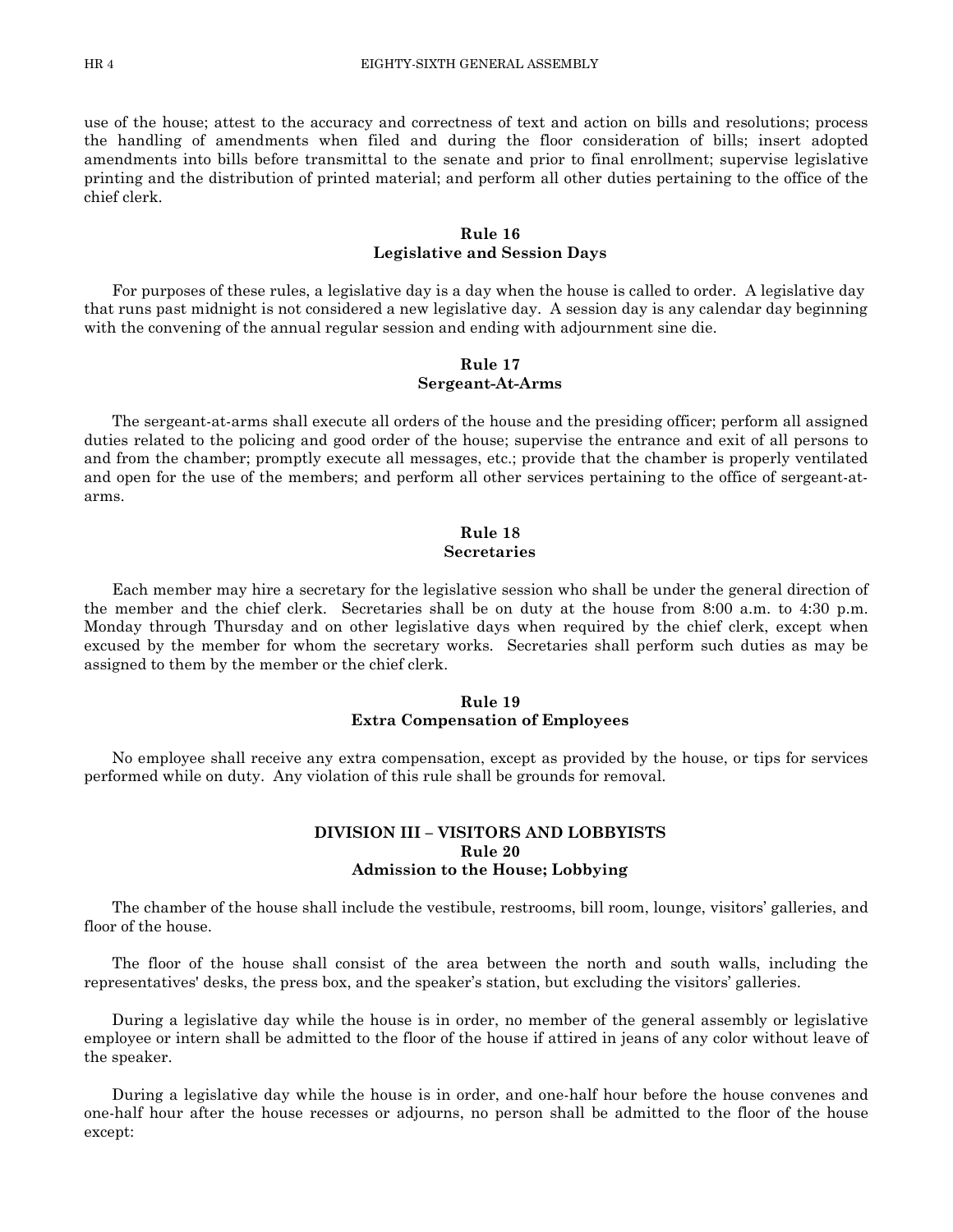1. Members of the general assembly and authorized legislative employees in the performance of their duties.

2. Former members of the general assembly who are not registered lobbyists.

3. A general assembly member's family.

4. Representatives of the press, radio, and television who shall go directly to and from the press box.

5. Legislative interns registered with the chief clerk who shall go directly to and from the seat of their assigned representative or to be seated in the perimeter seating area.

6. Designated representatives of a political party having members serving in the house.

7. Members of the state executive council, the lieutenant governor, the attorney general, the governor's executive assistants and administrative assistants, and the administrative rules coordinator, all of whom shall be confined to the perimeter area.

The current status of former members of the general assembly shall govern their access to the floor under these rules.

No other persons shall be allowed on the house floor while the house is in order without permission of the presiding officer of the house. When the house is not in order, guests of a member of the general assembly escorted by that member shall be allowed on the house floor.

No person admitted to the floor of the house while the house is in order, except members of the general assembly, shall lobby or attempt to exercise any influence with any member for or against any matter then pending or that may thereafter be considered by the house.

A registered lobbyist shall not be admitted to the floor of the house on any legislative day except for ceremonial purposes or for attendance at public hearings.

A lobbyist who represents the position of a state government agency, in which the person serves or is employed as the designated representative for purposes of encouraging the passage or defeat of legislation, shall file with the chief clerk of the house a statement of the general subjects of legislation shall not lobby for or against a bill, resolution, or study bill unless the lobbyist does so with the written authorization and on behalf of a statewide elected or retained official. The official's writing may authorize the lobbyist to register and lobby for or against any or all bills in which the lobbyist is or may be interested or may restrict the lobbyist to register and lobby for or against only some bills in which the lobbyist is or may be interested. The written authorizations shall be filed with the chief clerk, according to a procedure established by the clerk for the filing of the authorizations and for making them available to the public, by the following statewide elected or retained official for the following offices, departments, agencies, and branch:

By the attorney general, auditor of state, secretary of state, and treasurer of state, for their respective offices.

By the secretary of agriculture, for the department of agriculture and land stewardship.

By the chairperson of the ethics and campaign disclosure board, for the executive director, legal counsel, and other employees of the board.

By the governor, for all other executive branch offices and departments.

By the chief justice of the supreme court, for the judicial branch.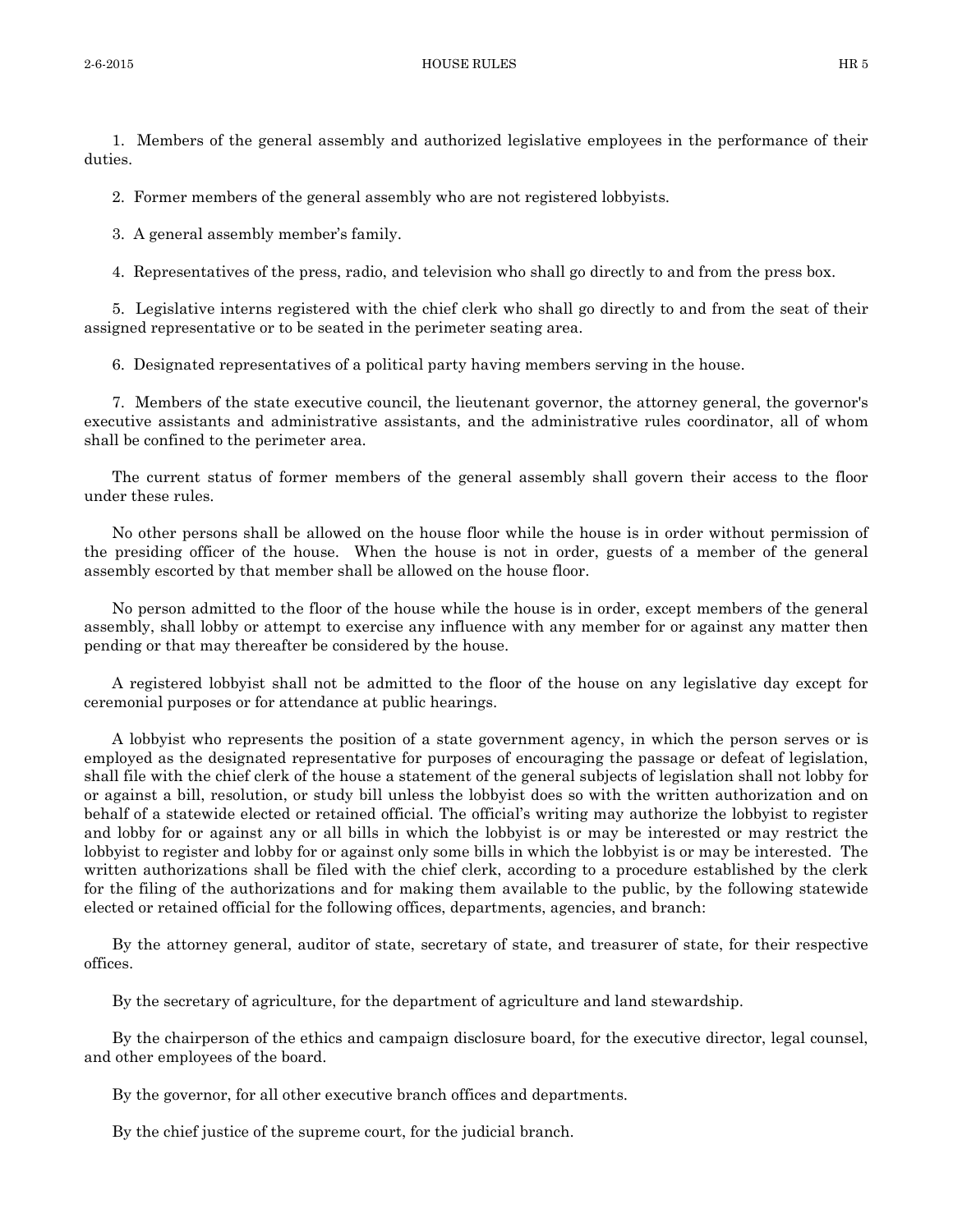Each member, employee of the house, and registered lobbyist may report violations of this rule immediately to the sergeant-at-arms or the chief clerk.

Any person for cause may be summarily dismissed from the chamber of the house, by action of the house, and may forfeit that person's right to admission thereafter.

#### **Rule 20A Legislative Interns**

A member may appoint one or more interns who shall register with the chief clerk. Only one legislative intern per member of the house is allowed on the floor of the house at any one time.

# **Rule 21 Distribution of Literature and Other Items**

No person except a member or employee of the house of representatives shall distribute or cause to be distributed any pamphlets, material, or other printed literature, or any other items to the members' desks in the house without authorization. An employee of the house shall generally distribute or cause to be distributed such literature or items only on behalf of the employee's office or staff. Items which are permissible gifts under chapter 68B of the Code may be distributed to the members' desks with the authorization of the chief clerk.

All copies of pamphlets, material, or printed literature distributed by a member or employee of the house of representatives shall bear the name of the member or employee's office or staff.

Other distributions of pamphlets, material, or other printed literature shall bear their source of origin and be distributed through the legislative post office or to the members' desks by completing a form containing a member's or the chief clerk's authorization, with the authorization form filed with the chief clerk. The authorization form shall be retained for a reasonable time period by the chief clerk.

#### **Rule 22 Distribution of Materials Printed by the State**

A member of the house shall not distribute maps, books, and pamphlets which have been printed by the state of Iowa and upon which the name of the member of the house has been affixed unless the member has purchased the materials or unless the member has affixed the words "Paid for by the citizens of Iowa and distributed by representative (member's name)."

# **DIVISION IV – FORMS AND PROCEDURES FOR BILLS AND OTHER DOCUMENTS**

#### **Rule 23 Documents Signed by the Speaker**

 All acts and joint resolutions shall be signed by the speaker, and all writs, warrants, and subpoenas issued by order of the house, shall be signed by the speaker and attested by the chief clerk. The speaker shall cause certificates of recognition or condolence to be issued by the house which shall be signed by the speaker and the chief clerk. The chief clerk shall maintain a list of certificates issued including the name of the requesting member of the house, the name of the recipient, the reason for recognition or condolence, and the date of issuance.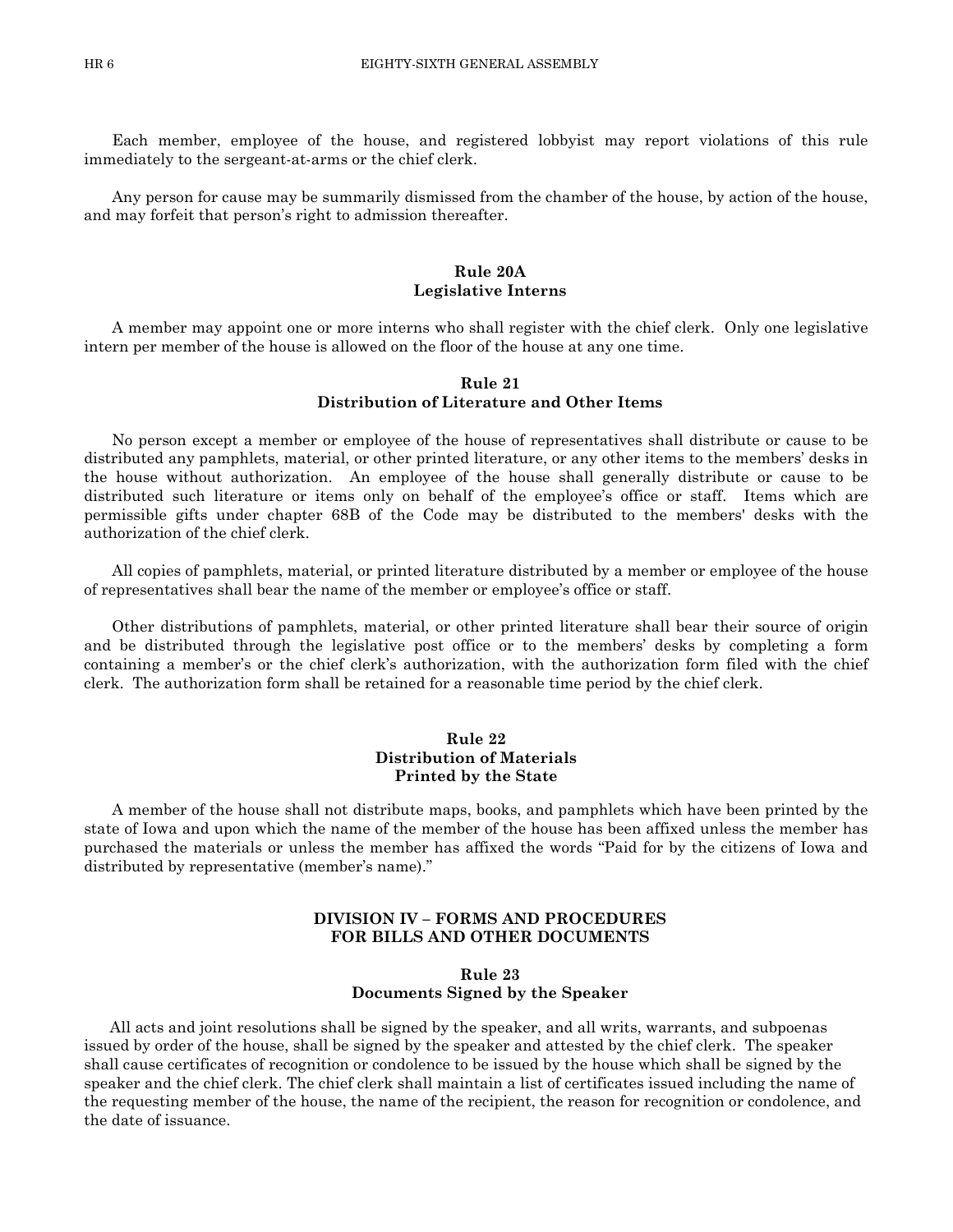# **Rule 24 Presentation of Petitions**

All petitions, memorials and other papers addressed to the house shall be signed by the member and filed with the chief clerk. The receipt of petitions shall be noted in the journal and such petitions shall be available in the office of the chief clerk.

# **Rule 25 Consideration of Simple and Concurrent Resolutions**

Action on a simple or concurrent resolution, except a memorial resolution, shall not be taken until one day after the resolution has been placed on the members' desks. After the resolution is adopted, the chief clerk shall have the resolution printed in the compiled journal and shall transmit certified copies of the resolution as directed.

#### **Rule 26 Unanimous Consent Calendar**

The speaker may, upon the request of three members, place on a unanimous consent calendar any house resolution or concurrent resolution which does not contain an appropriation and which has been laid over under Rule 25.

If such resolution is placed on the unanimous consent calendar, it may be removed only upon a written request submitted to the speaker by a member of the house.

If not removed after five legislative days, the chief clerk shall call up the resolution and without debate the speaker shall pronounce that it has passed by unanimous consent.

If the resolution is removed from the unanimous consent calendar, the speaker may again lay the resolution over under Rule 25, place it on a different calendar, or refer the resolution to any of the standing committees of the house.

# **Rule 26A Senate Bills and Resolutions**

A senate bill or resolution may be referred to a standing committee or passed on file.

# **Rule 27 Forms of Bills and Joint Resolutions**

Every house bill shall be introduced by one or more members or by any standing or specially authorized committee of the house or the administrative rules review committee. All bills and joint resolutions introduced shall be prepared by the legislative services agency with title, enacting clause, text and explanation as directed by the chief clerk of the house. One copy of each bill shall be presented in a bill cover with the number of copies of the bill and the title as directed by the chief clerk.

#### **Rule 28 Joint and Nullification Resolutions**

Joint resolutions shall be framed and treated as bills.

A "nullification resolution" is a joint resolution which nullifies all of an administrative rule, or a severable item of an administrative rule adopted pursuant to chapter 17A of the Code. A nullification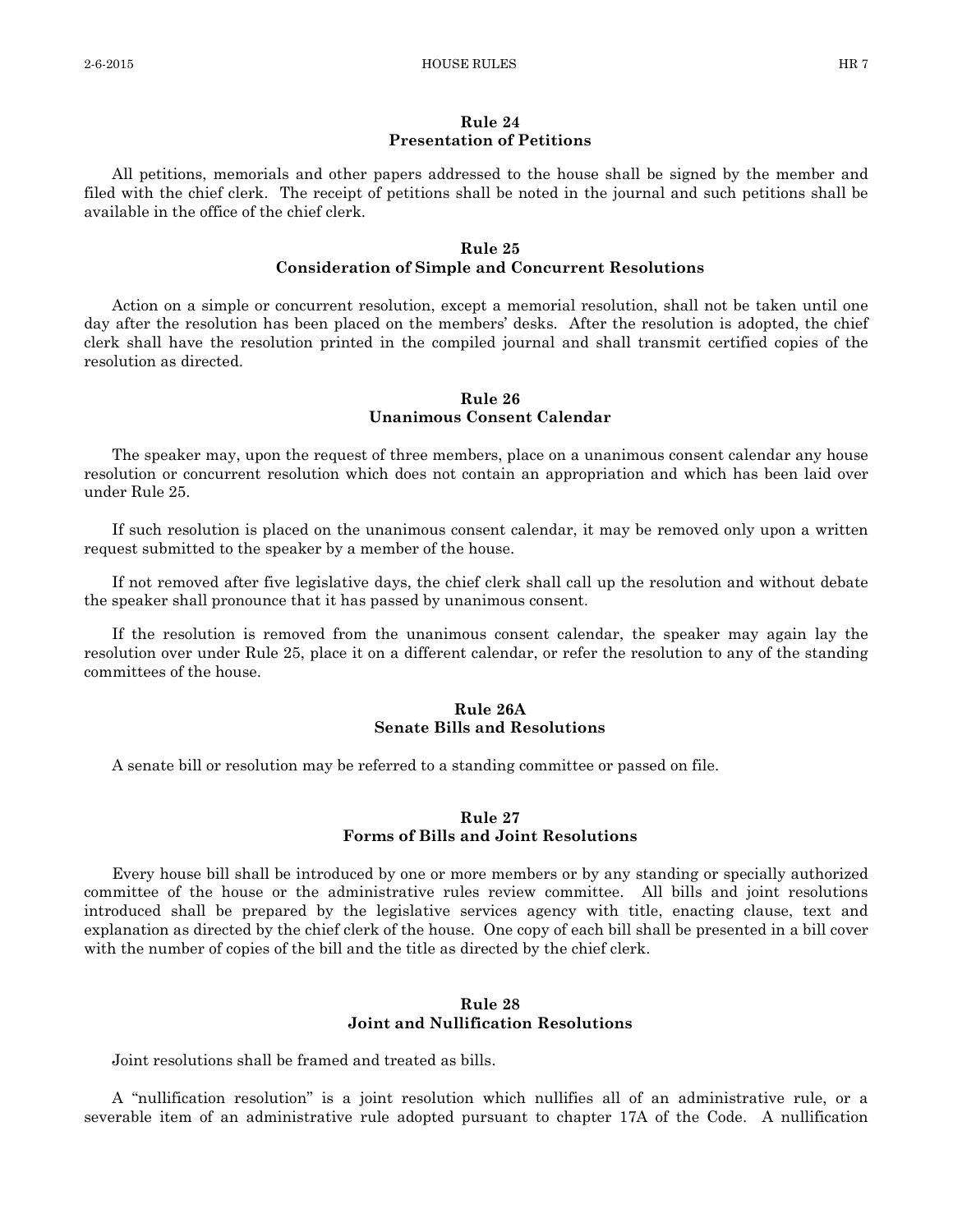resolution shall not amend an administrative rule by adding language or by inserting new language in lieu of existing language.

A nullification resolution may be introduced by an individual, a standing committee or the administrative rules review committee, and may be referred to a standing committee. A nullification resolution is debatable, but cannot be amended on the floor of the house.

# **Rule 29 Time of Introduction of Bills**

No bill or joint resolution under individual sponsorship, other than a nullification resolution, shall be read for the first time after 4:30 p.m. on Friday of the fifth week of the first regular session of the general assembly unless a formal request for drafting the bill has been filed with the legislative services agency before that time.

After adjournment of the first regular session, bills may be prefiled at any time before the convening of the second regular session. No bill or joint resolution under individual sponsorship, other than a nullification resolution, shall be read for the first time after 4:30 p.m. on Friday of the second week of the second regular session of the general assembly unless a formal request for drafting the bill has been filed with the legislative services agency before that time.

However, bills or joint resolutions sponsored by standing committees or the administrative rules review committee, co-sponsored by the majority and minority floor leaders, or companion bills sponsored by the house majority leader and the senate majority leader may be drafted and introduced at any time permissible under Joint Rule 20. House, concurrent, and nullification resolutions may be introduced at any time.

# **Rule 30 Introduction and Reading of Bills**

All bills and resolutions to be introduced in the house shall be prepared in proper form and filed with the chief clerk no later than 4:30 p.m. on the legislative day preceding its introduction.

Every bill shall receive two readings but no bill shall receive its first and last readings on the same day.

A "reading of a bill" as required by these rules shall consist of a reading of the title and enacting clause.

#### **Rule 31 First Reading, Commitment, and Amendment**

1. A bill is introduced into the house by an initial or "first reading of the bill".

2. When the house is in session the first reading shall consist of a "reading" as provided in Rule 30.

3. Upon a first reading of the bill, the speaker shall state that it is ready for commitment or amendment; and the speaker shall commit it to the standing or select committee, or to a committee of the whole house. If to a committee of the whole house, the house shall determine on what day.

4. On a nonlegislative day the speaker may cause a statement, which shall consist of the title, enacting clause, bill number and committee to which the bill is referred, to be published in the house journal. This publication shall constitute a first reading and commitment and shall contain the notation "read and committed under Rule 31".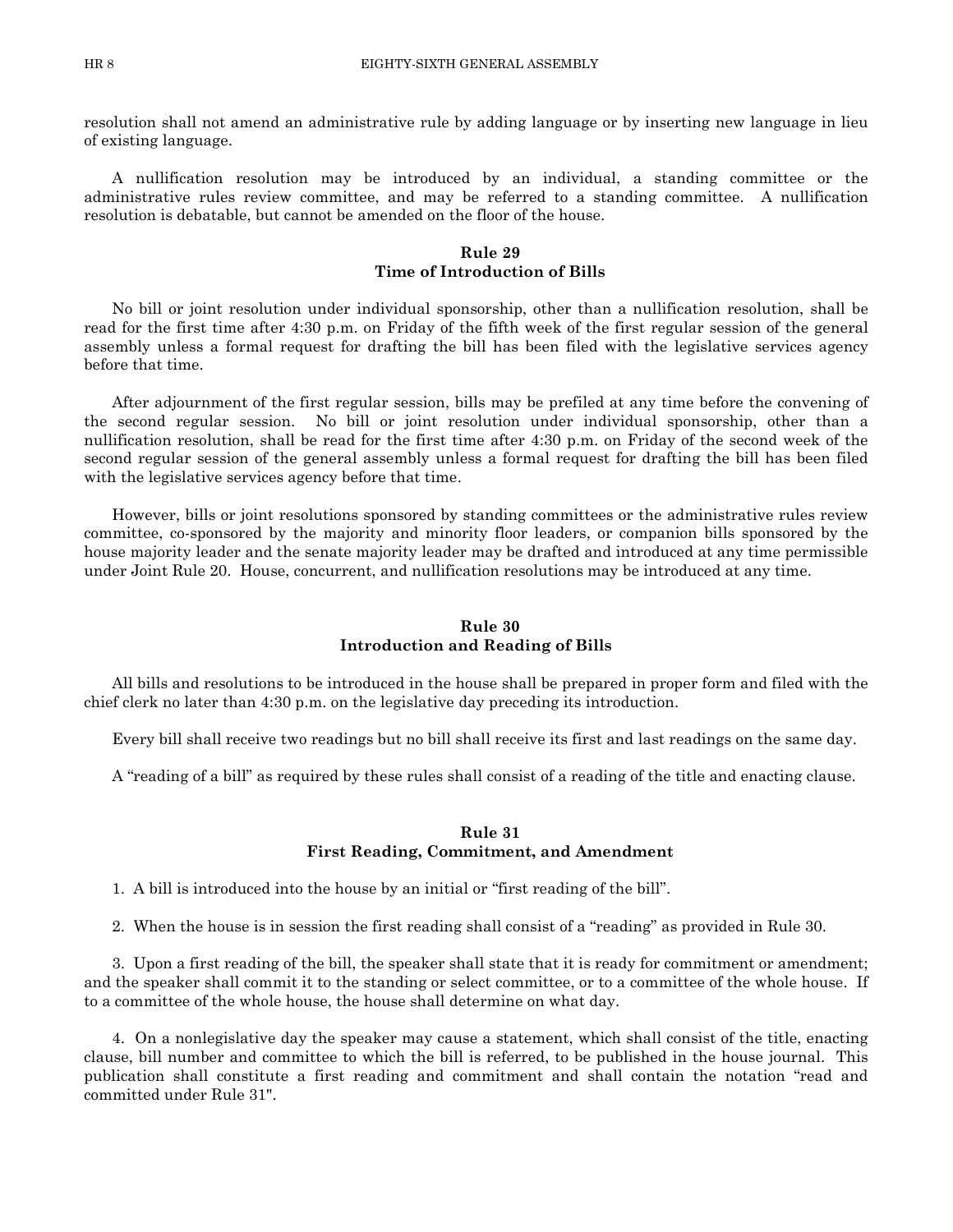\_\_\_\_\_\_\_\_\_\_\_.

5. All amendments offered to bills and resolutions shall be accompanied by such copies as the chief clerk shall direct.

6. Such amendments shall give the number of the bill sought to amend and the chief clerk shall designate each such amendment thus: Amendment to House File \_\_\_\_\_\_, or Senate File \_\_\_\_\_\_, by

7. A bill reported out by committee shall go to the speaker who shall direct that the bill be placed on the regular calendar unless it covers subject matter more properly within the jurisdiction of some other standing committee, in which case the speaker shall refer the bill to the proper standing committee. In order to expedite important business and set a definite time for the bill's consideration, the speaker may direct the bill to be placed on the special order calendar.

8. No amendment to the rules of the house, to any resolution or bill, except technical amendments and amendments to bills substituted for by senate files containing substantially identical title, language, subject matter, purpose and intrasectional arrangement, shall be considered by the membership of the house without a copy of the amendment having been filed with the chief clerk by 4:00 p.m. or within one-half hour of adjournment, whichever is later, on the day preceding floor debate on the amendment. If the house adjourns prior to 2:00 p.m. on Friday, the final deadline is two hours after adjournment. However, committee amendments filed pursuant to the submission of the committee report may be accepted after this deadline. This provision shall not apply to any proposal debated on the floor of the house after the thirteenth week of the first session and the twelfth week of the second session. No amendment or amendment to an amendment to a bill, rule of the house, or resolution shall be considered by the membership of the house without a copy of the amendment being on the desks of the entire membership of the house prior to consideration. However, the membership of the house may consider an amendment or an amendment to an amendment to a bill, rule of the house, or resolution without a copy of the amendment being on the desks of the entire membership of the house prior to consideration if a copy of the amendment is made available to the entire membership of the house electronically.

# **Rule 32 Commitment of Appropriation and Revenue Bills**

All bills to appropriate money shall be referred to the appropriations committee, and all bills pertaining to the levy, assessment, or collection of taxes or fees shall be referred to the committee on ways and means.

#### **Rule 33 Regular Calendar**

Bills, nullification resolutions, and joint resolutions reported out for passage, amendment and passage, or without recommendation by a committee, or passed on file shall be arranged on a regular calendar by the chief clerk each day and electronically distributed to the members at the opening of each legislative day. The regular calendar shall include a list of bills, nullification resolutions, and joint resolutions which have been special ordered, including the date upon which debate is scheduled to begin on each of them, which shall be no sooner than five session days from the first date of publication on the regular calendar.

#### **Rule 34 Daily Debate Calendar**

The majority floor leadership shall cause to be prepared and distributed to the members at the opening of each legislative day when floor action is scheduled, a daily debate calendar consisting of bills, nullification resolutions, and joint resolutions from the regular calendar setting forth the number and title of bills, nullification resolutions, and joint resolutions for the next legislative day that floor action is scheduled.

This rule does not apply to bills which have passed both houses in different forms, reconsiderations, or veto reconsiderations.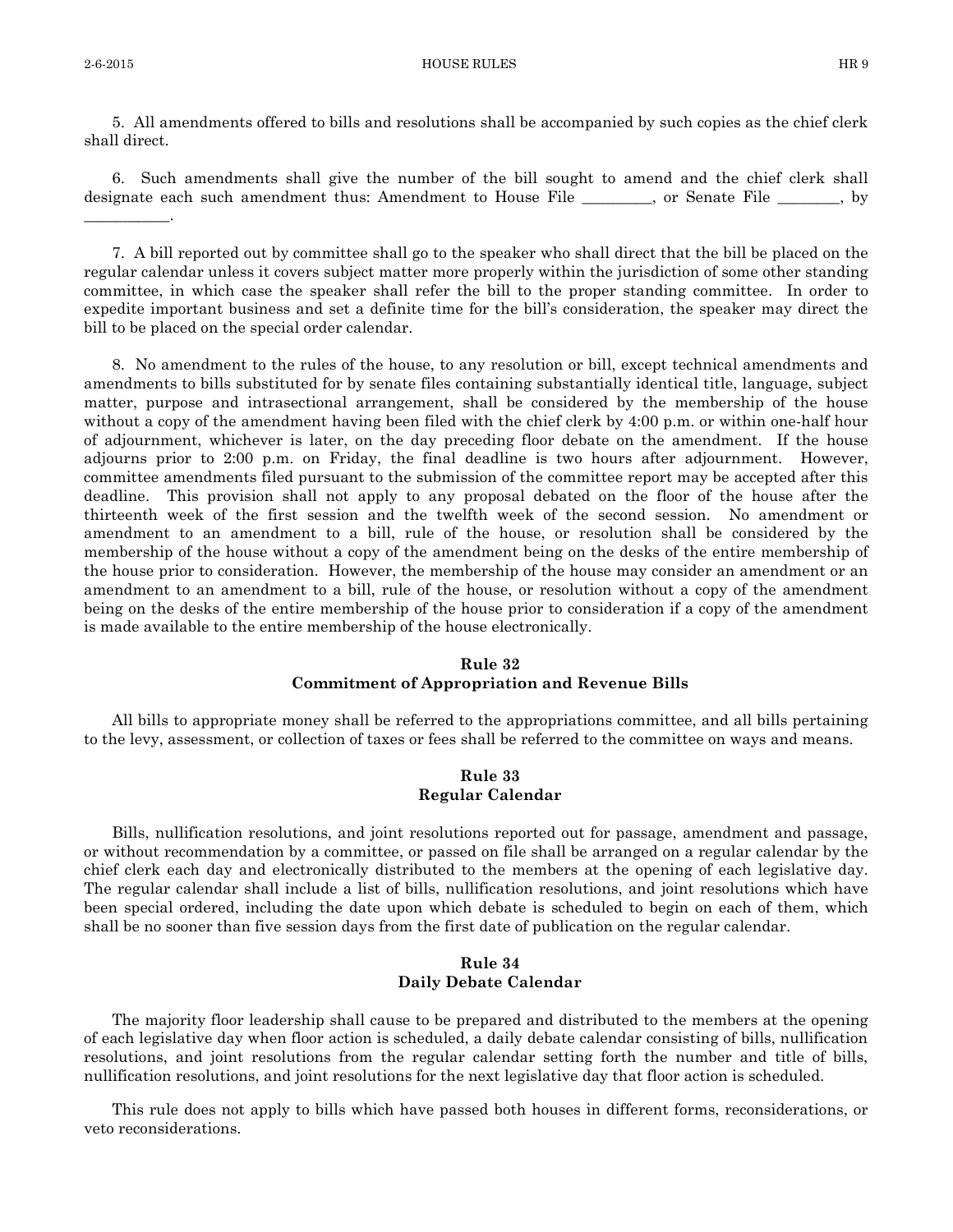#### **Rule 35 Substitution of Bills**

A senate bill or resolution may be substituted for an identical house bill or resolution which has been called up for debate. An amendment to a senate bill or resolution which has been substituted for an identical house bill or resolution is out of order if an identical amendment to the house bill or resolution was considered.

#### **Rule 36 Consideration of Committee Amendments**

After a bill has been referred and reported back, it shall be considered on its first reading after the amendments of the committee have been read.

#### **Rule 37 Amendments to Special Order Bills**

All amendments to bills which have been special ordered shall be filed at least three session days prior to the date set for debate. Amendments to an amendment shall be filed at least two session days prior to the date set for debate. However, corrective amendments and amendments sponsored by either the majority floor leader or the minority floor leader may be filed at any time. Rule 31, subsection 8, shall not apply to these amendments.

A corrective amendment is an amendment which does not substantively change the amendment or the bill.

#### **Rule 38 Germane Amendments**

An amendment must be germane to the subject matter of the bill it seeks to amend. An amendment to an amendment must be germane to both the amendment and the bill it seeks to amend. When a member objects to an amendment on grounds that the amendment is not germane, the speaker may invite members, who shall include the majority and minority leaders, to the speaker's station to discuss the objection.

# **Rule 39 Consideration of Bills**

Bills, including committee bills, joint resolutions, and nullification resolutions, reported out for passage, for amendment and passage, or without recommendation by the committee, are first eligible to be acted upon beginning the third legislative day they appear on the regular calendar.

Committee reports shall be printed in the journal immediately after they are filed with the chief clerk. Reports recommending bills, joint resolutions, and nullification resolutions for passage, for amendment and passage, or without recommendation shall stand approved unless written objections are filed during the first legislative day following their printing in the journal. If objections are filed, they shall be disposed of as soon as possible.

#### **Rule 40 Consideration of Bills Upon Last Reading**

No amendment, unless by way of correcting an error or omission, shall be received to any bill on its last reading, and no debate shall be allowed on it.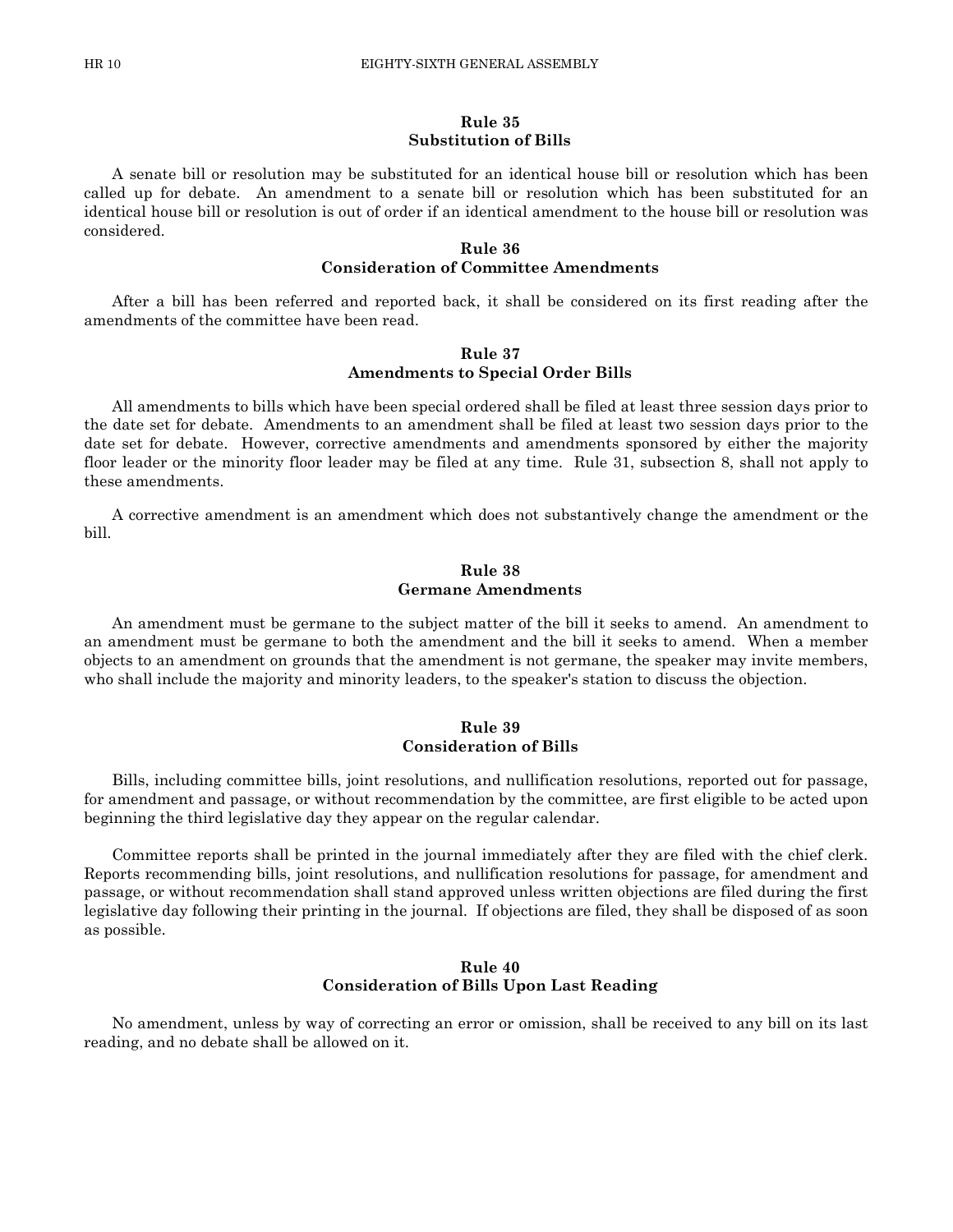#### **Rule 41 Printing of Bills and Joint Resolutions**

Bills and joint resolutions shall be printed in form as provided by law and by rule. Each house may direct the printing of an additional number of its own bills.

Legalizing bills of a local or private nature shall be printed in bill form and placed in the files of the members, the same as other bills, in the order of their introduction. The cost of printing shall be deposited with the treasurer of state in advance at a rate to be fixed, and the newspaper publication of the bill shall be without cost to the state. No legalizing act may be introduced until all provisions of law have been complied with.

# **Rule 42 Certification and Engrossment of Bills**

The chief clerk shall certify the passage of each bill and note the date of its passage.

In engrossing a bill, the chief clerk shall correct all obvious typographical, spelling, or other clerical errors and change section subunit numbers and letters and internal references as required to conform the original bill to any amendments which have been adopted. The chief clerk shall report all such corrections or changes in the journal. The engrossed bill shall be placed in the bill file with the original bill and amendments.

### **Rule 43 Rereferral**

A bill may be rereferred by the speaker, or upon motion, by the house at any time before its passage and after the report of its referral to committee.

# **Rule 44 Effect of Indefinite Postponement**

When a question is indefinitely postponed, it shall not be acted upon again during that session.

# **Rule 45 Status of Bills Following First Regular Session**

Except for those bills which have been adopted by both houses in different forms, all bills which have not been withdrawn, defeated or indefinitely postponed, shall be rereferred to committee upon adjournment of the first regular session. Within seven days after the first committee meeting following convening of the second regular session, the committee chair shall submit the bill to the full committee for action or the chair shall reassign the bill to a subcommittee.

### **DIVISION V – COMMITTEE PROCEDURES**

# **Rule 46 Appointment of Committees**

All committees shall be appointed by the speaker, unless otherwise especially directed by the house. Minority party members of a committee shall be appointed by the speaker upon recommendation of the minority leader.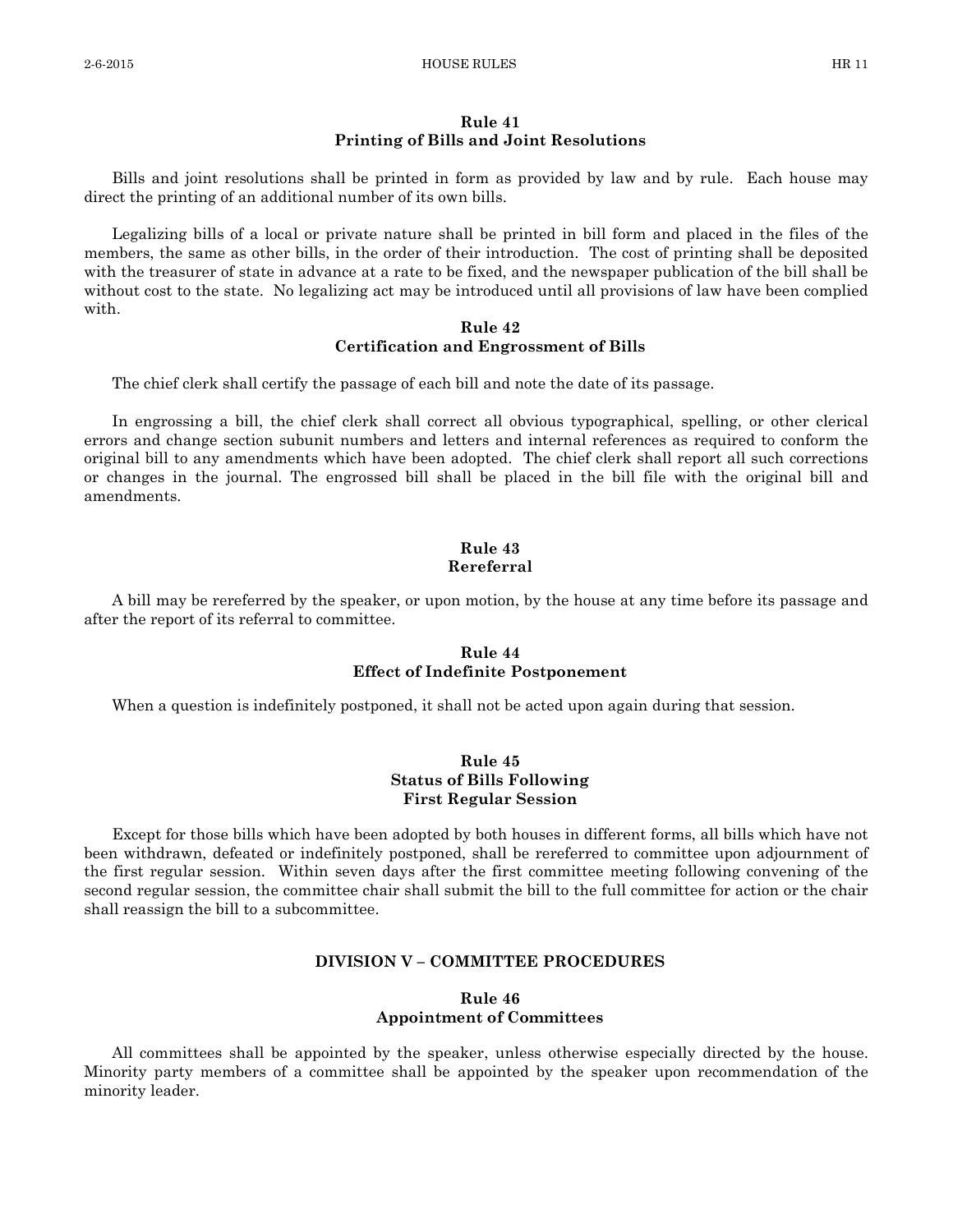# **Rule 47 Reserved**

# **Rule 48 Study Bills**

A study bill is any matter which a member of the house wishes to have considered by a standing committee, other than appropriations, without being introduced in the house by a first reading. A study bill shall be prepared in proper form by the legislative services agency prior to submission.

Upon taking possession of a study bill, the committee chair shall notify the speaker and then submit four copies of the bill to the legal counsel's office for numbering.

A study bill shall bear the name of the member who wishes to have the bill considered. A study bill submitted by a state agency or board for consideration shall bear the name of the state agency or board. A committee chair may submit a study bill in the name of that committee.

Final committee action on a study bill shall not be taken until one day following the notation of the study bill assignment in the house journal.

# **Rule 49 Committee Meetings**

 No committee, except a conference committee or the administrative rules review committee, shall meet while the house is in session without special leave. Committees with overlapping memberships shall not meet at the same time without special leave.

# **Rule 50 Smoking Prohibited**

Smoking shall not be permitted in the house or in any area of the capitol building.

#### **Rule 51 Assignments to Subcommittee**

The chair of the committee shall report to the house the bill number of each bill assigned to subcommittee and the names of the subcommittee members. The report shall be printed in the journal.

All bills, prior to consideration by the committee, shall be referred by the chair to a subcommittee, unless acted upon by a committee of the whole.

The chair may assign bills to subcommittees without a meeting of the committee, but the membership of the subcommittee so appointed shall be reported at the next meeting of the committee.

#### **Rule 52 Open Meetings**

Standing committee meetings shall be open, and voting by secret ballot is prohibited. The committee on administration and rules may close its meetings to evaluate the professional competency of an individual.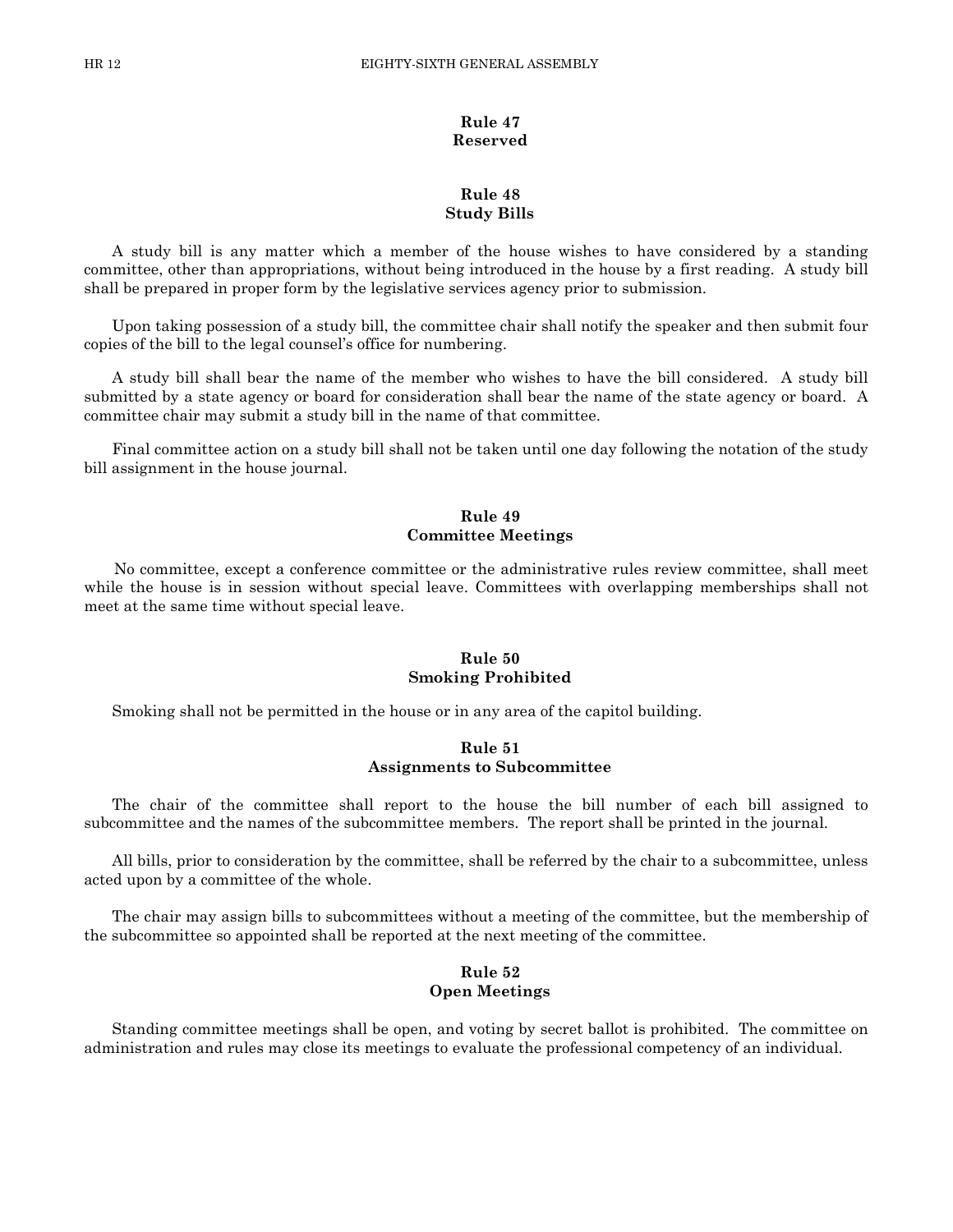#### **Rule 53 Quorum and Vote Requirements**

The committee roll shall be taken at the convening of each meeting to determine the presence of a quorum. A majority of the committee membership shall constitute a quorum.

An affirmative vote of a majority of the committee membership is required to report a bill out of committee or to suspend a committee rule.

A motion to reconsider may be made only by a committee member who voted on the prevailing side of the question sought to be reconsidered. A motion to reconsider may only be made prior to the adjournment of the committee meeting at which the bill was reported out.

If a member, who is in the committee room when a question to report a bill out of committee is put, has not asked to be excused prior to commencing to take the vote on the question, the member shall vote aye or nay unless the committee has excused the member for special reasons. However, a member may pass on the first taking of the roll call on the question but shall vote aye or nay when the member's name is called for a second time.

# **Rule 54 Committee Attendance Record and Report of Committee Form**

1. A committee attendance record shall be filed with the chief clerk no later than 10:00 a.m. or two hours after the house convenes, whichever is later, of the legislative day immediately following the day of the committee meeting. The committee attendance record is a public record and may be published in the journal. The committee attendance record shall include the following information:

- a. The time the meeting convened.
- b. The members present at the meeting.
- c. The time the meeting adjourned.
- d. A list of bills receiving final committee disposition.

2. A report of committee form shall be filed with the chief clerk no later than 10:00 a.m. or two hours after the house convenes, whichever is later, of the legislative day immediately following the day of the committee meeting for each study bill, numbered bill or resolution receiving final committee disposition. The report of committee form is a public record and a report of committee action shall be printed in the journal. The report of committee form shall include the following information:

- a. The committee action taken.
- b. The committee amendment number, if any.
- c. The roll call vote of the committee on final disposition.
- d. The minority recommendation, if any.

3. Upon final adjournment of the first session and final adjournment of the second session of the general assembly, the chair of each committee shall have placed the committee's book of record containing minutes, record roll calls on final disposition, record roll call votes on any amendments considered, rules, etc., with the chief clerk for access of any interested person.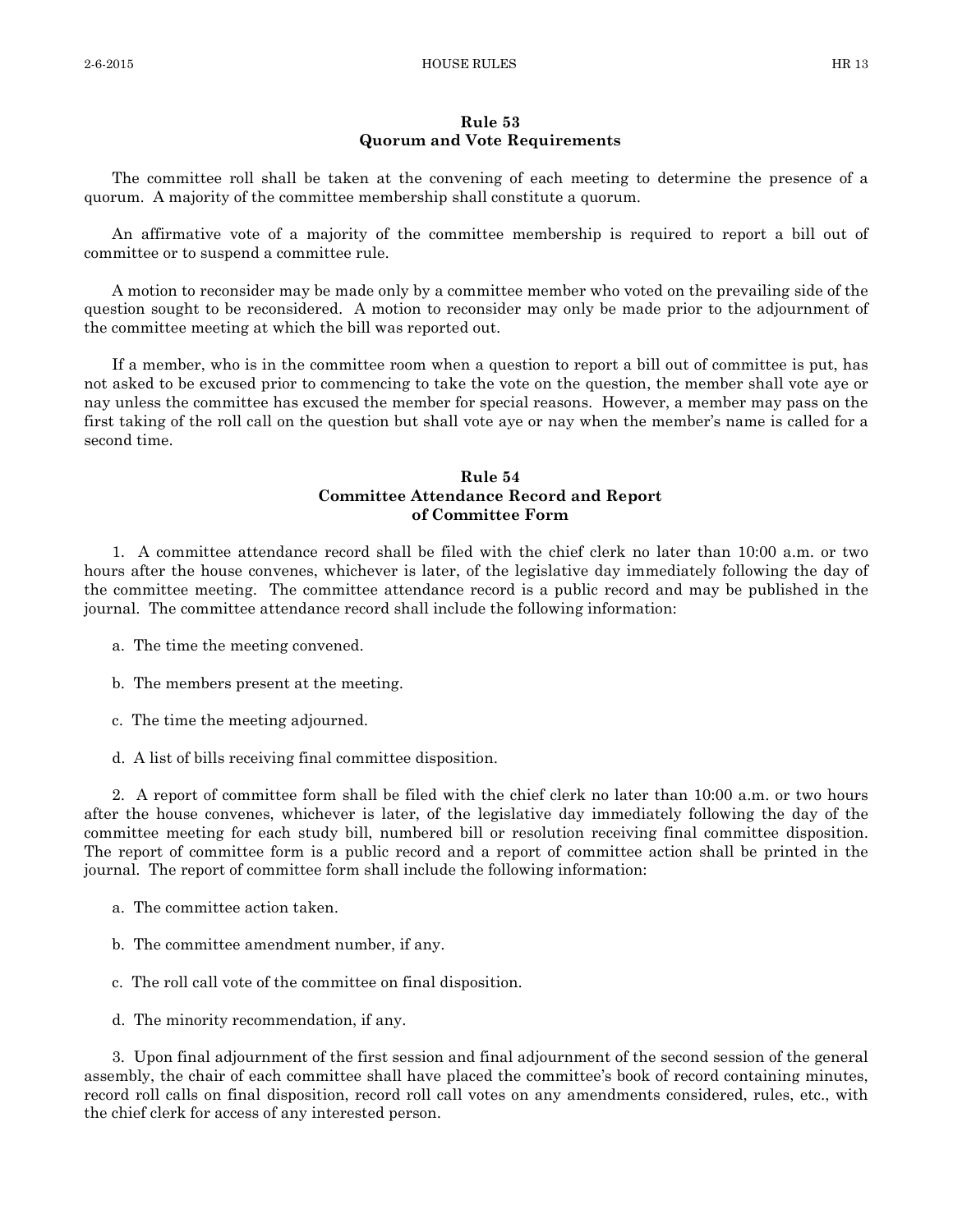#### **Rule 55 Minority Recommendation**

The minority of the members of a committee may present its recommendations on the final disposition of a bill to the house by attaching its recommendation to the committee report. The minority recommendation shall be noted in the journal along with the committee report.

#### **Rule 56 Committee Amendment**

Whenever a committee amendment is proposed which would amend another committee amendment, the amendment shall be drafted in the form of a substitute amendment and shall be considered as such.

# **Rule 57 Committee Notice and Agenda**

Each committee shall prepare and publish a notice and agenda of each committee meeting at least one legislative day prior to the meeting. The notice and agenda may be placed on the desks of or transmitted electronically to committee members.

The notice shall contain the committee name, the date, time, and location of the meeting.

The agenda shall contain the matters to be discussed, including a list of bills, joint resolutions, nullification resolutions, and study bills by number. The agenda should contain the names of individuals who are scheduled to appear before the committee and the organization which they represent.

A bill, joint resolution, nullification resolution, or study bill shall not be reported out of committee if the bill was not included in the published notice and agenda unless this rule is suspended by a majority of the total membership of the committee.

A committee chair may call a meeting without providing the required notice and agenda upon leave of the house if a notice is either electronically transmitted to committee members or placed on the desks of committee members.

#### **Rule 58 Clearing of Committee Room**

The chair of a committee may clear the committee room in case of any disturbance or disorderly conduct.

#### **Rule 58A Use of Telephonic or Electronic Devices in Committee Rooms Restricted**

1. In any committee room while a standing committee is in session:

a. A person shall mute any cell phone, computer, or other electronic device under the person's control.

b. A person shall not use a cell phone or other electronic device to audibly transmit or receive communications.

2. The chair or acting chair of a standing committee may clear the committee room of any person acting in violation of this rule.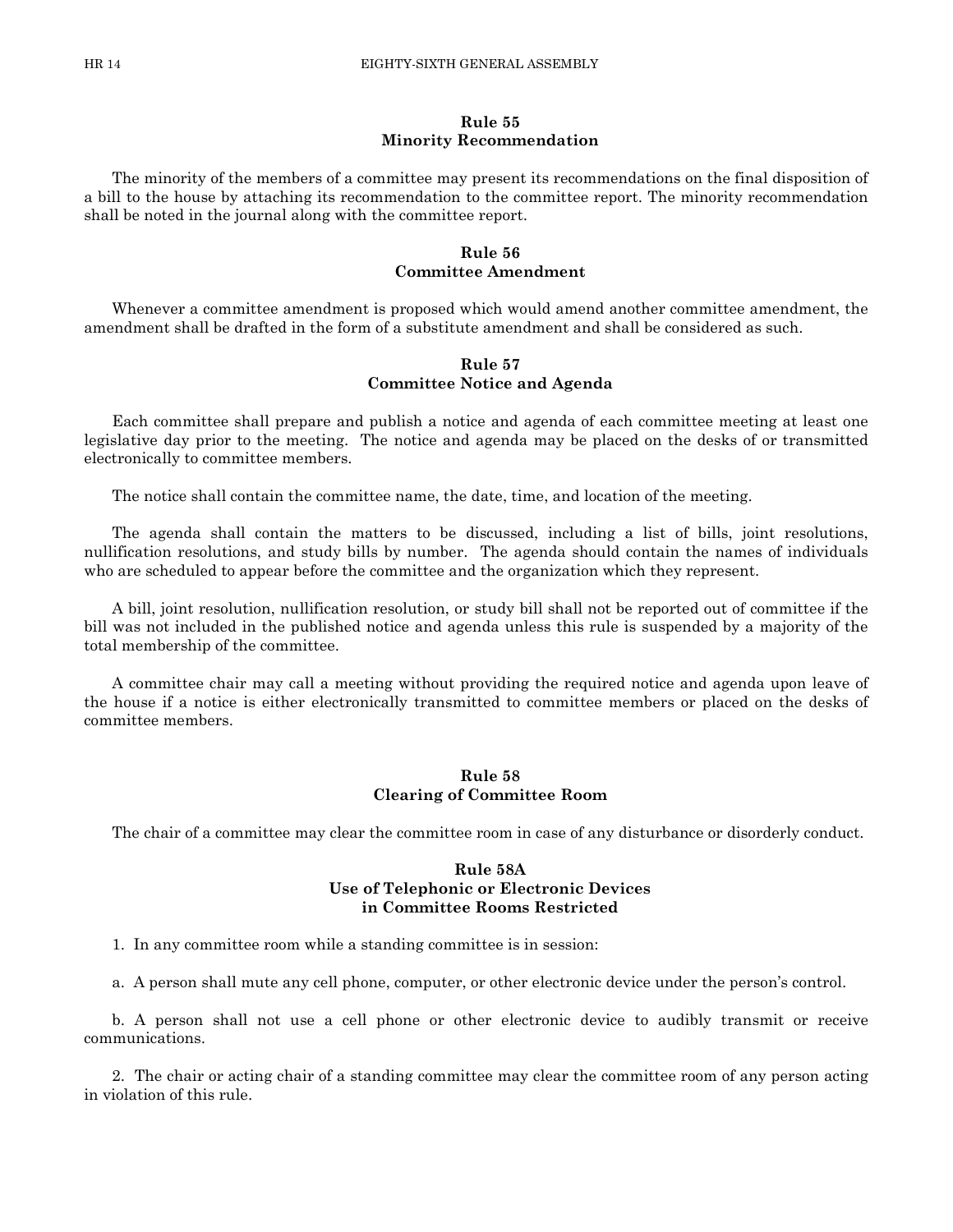#### **Rule 59 Committee Amendments**

All amendments to a bill or resolution adopted in committee shall be incorporated in a single committee amendment or incorporated in a new committee bill.

# **Rule 60 Withdrawal of Bills, Joint Resolutions, or Nullification Resolutions From Committee**

A bill, joint resolution, or nullification resolution which has been in committee for eighteen legislative days following notation of such referral in the journal may be withdrawn from the committee and placed on the calendar by an affirmative vote of not less than fifty-one members of the house.

# **Rule 61 Committee Public Hearings**

The chair of a committee may call a public hearing for the purpose of receiving public comment on any matter within the purview of the committee.

The chair shall call a public hearing upon the written request of committee members according to committee rules, but no more than one-third of the committee members shall be required.

A public hearing shall not be called or requested after final action on the bill, joint resolution, or nullification resolution has been taken by the committee. However, a public hearing called or requested before final action has been taken by the committee may be held after final action on the bill, joint resolution, or nullification resolution has been taken by the committee.

The chair shall designate a time and place for a public hearing and provide public notice at least five days prior to a public hearing.

A bill, joint resolution, or nullification resolution for which a public hearing has been called can be voted to the calendar but cannot be debated until after the public hearing has been held. If a bill, joint resolution, or nullification resolution for which a public hearing has been called is not debated by the house during the session in which it is introduced, the request for the public hearing is deemed to have lapsed upon adjournment sine die of that session.

However, public hearings which have been requested during or after the 9th week of the first session and during or after the 7th week of the second session must be held within four legislative days of the date of the request.

# **Rule 62 Limitation on Filing of Claims**

All claims shall be referred to the appropriations committee. A claim referred to the appropriations committee in a prior session of the general assembly shall not be considered by the appropriations committee or by the house unless it has been specifically referred to this session by a vote of the appropriations committee. The appropriations committee is authorized to set a definite date each session after which it will not receive claims or claim bills for consideration.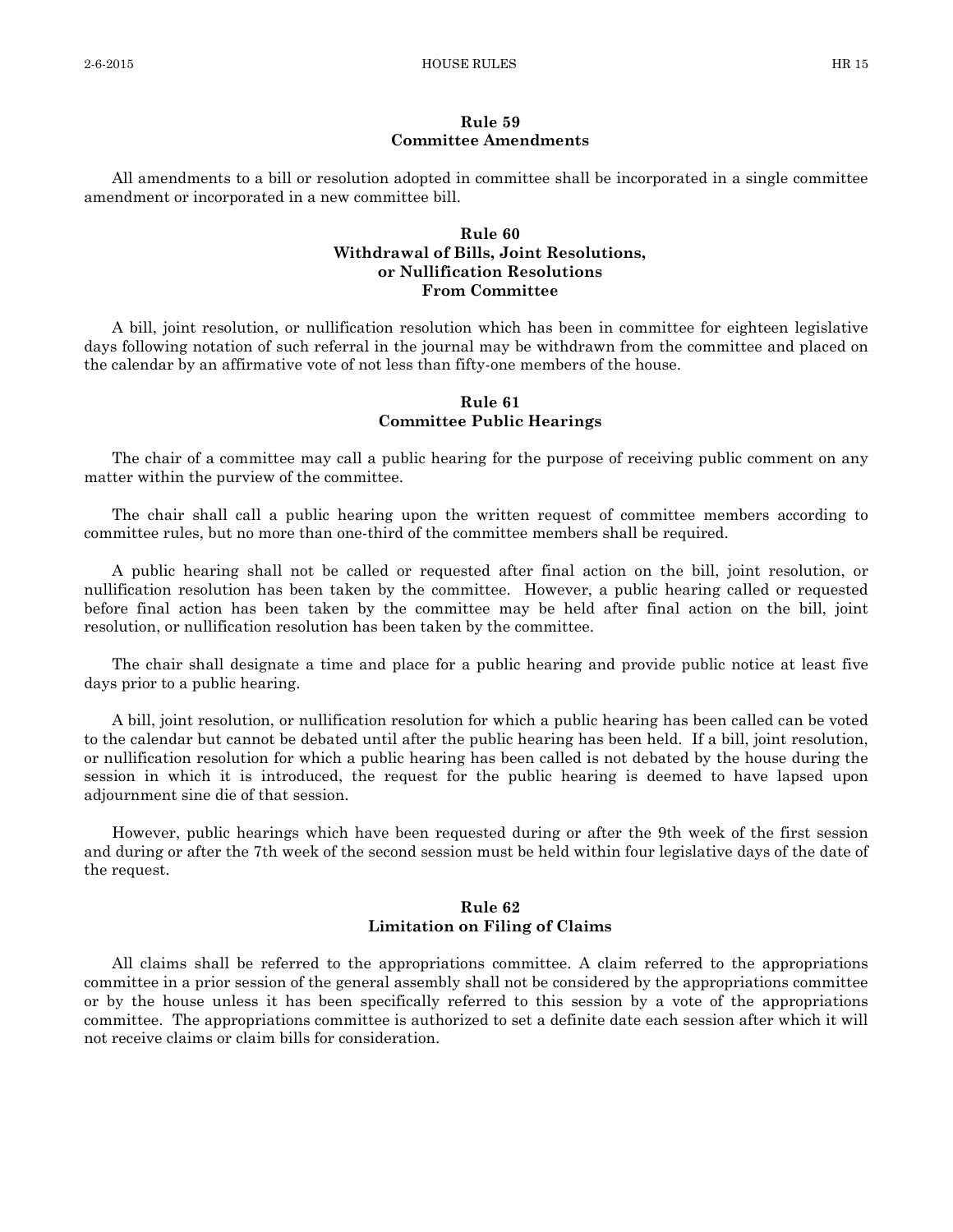# **DIVISION VI – COMMITTEE OF THE WHOLE Rule 63 Organization of Committee of the Whole**

In forming the committee of the whole house, the speaker shall appoint a member to preside in committee and then leave the chair.

# **Rule 64 Rules in Committee of the Whole**

The rules of the house shall be observed in committee of the whole house, so far as they are applicable.

### **Rule 65 Bills in Committee of the Whole**

Bills committed to the committee of the whole house shall first be debated by section. After the report of the committee of the whole, the bill shall again be subject to debate and amendment before a vote is had on its last reading and passage.

# **Rule 66 Amendments by Committee of the Whole**

All amendments made to a report committed to a committee of the whole house shall be noted and reported as in the case of bills.

#### **DIVISION VII - MOTIONS Rule 67 Order and Precedence of Motions**

The following order of motions, listed in order of precedence, shall govern when a question is under debate:

- 1. Adjourn.
- 2. Recess.
- 3. Questions of privilege.
- 4. Lay on the table.
- 5. Previous question.
- 6. Limit debate.
- 7. Postpone definitely or to a certain time.
- 8. Refer or rerefer.
- 9. Defer.
- 10. Amend an amendment.
- 11. Amend.
- 12. Postpone indefinitely.

A motion to postpone definitely or to a certain time, to refer or commit, or to postpone indefinitely a particular question shall not be considered more than once on the same day.

Adoption of a motion to strike the enacting words is equivalent to rejection of the question.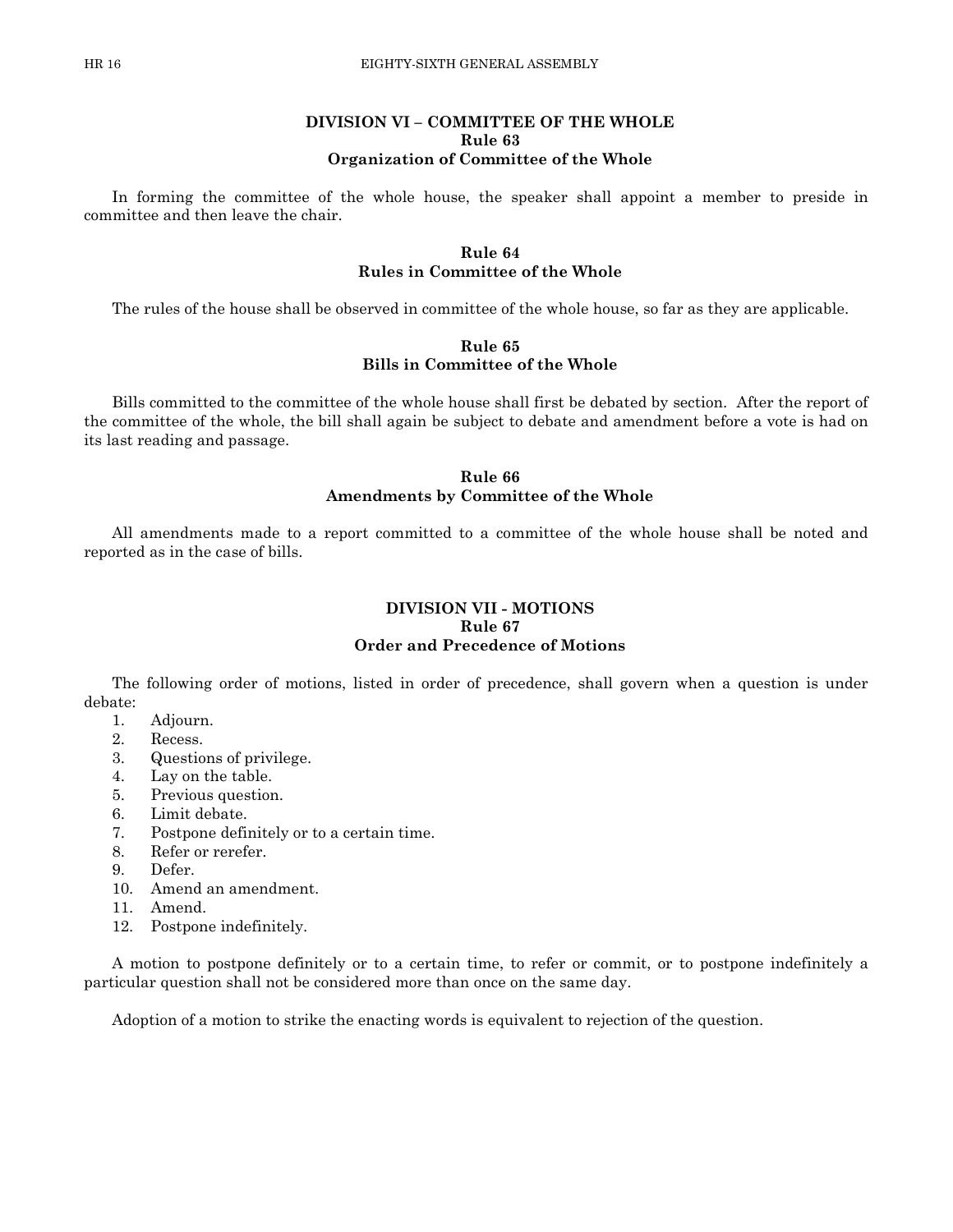#### **Rule 68 Order of Consideration of Amendments**

Amendments shall be considered by earliest position in the bill. Amendments to the same place in the bill shall be considered by the lowest amendment number. An amendment which inserts language after a line and an amendment which inserts language before the succeeding line shall be considered amendments to the same place in the bill.

However, an amendment to strike the enacting clause shall always be considered first. An amendment filed by a committee shall have the next highest order of priority, followed by an amendment to strike everything after the enacting clause and insert new language. An amendment to strike language or to strike and insert new language, except an amendment to strike everything after the enacting clause and insert new language, shall not be considered before amendments to perfect all or part of the same portion of the bill.

# **Rule 69 Motions Not Debatable**

The following motions are not debatable:

- 1. Adjourn
- 2. Adjourn to a certain time.
- 3. Suspend house rules.
- 4. Previous question.
- 5. Close debate at a certain time.
- 6. Recess.
- 7. Defer.
- 8. Refer or rerefer.
- 9. Lay on the table.
- 10. Take from the table.
- 11. Call of the house.
- 12. Withdraw a bill or resolution from committee.
- 13. Appeal a decision of the chair.
- 14. Immediately message a bill or resolution.

#### **Rule 69A Constitutional Majority**

- 1. The following motions require a constitutional majority for approval:
	- a. Final passage of a bill, joint resolution, or nullification resolution.
	- b. Lay on the table.
	- c. Take from the table.
	- d. Suspend house rules.
	- e. Previous question.
	- f. Withdraw a bill or resolution from committee.
	- g. Reconsider a bill, joint resolution, or nullification resolution.
	- h. Immediately message a bill or resolution.
- 2. A division must be taken on any motion which requires a constitutional majority.

# **Rule 70 Motion to Adjourn**

A motion to adjourn shall always be in order, except when a member is speaking or the house is voting.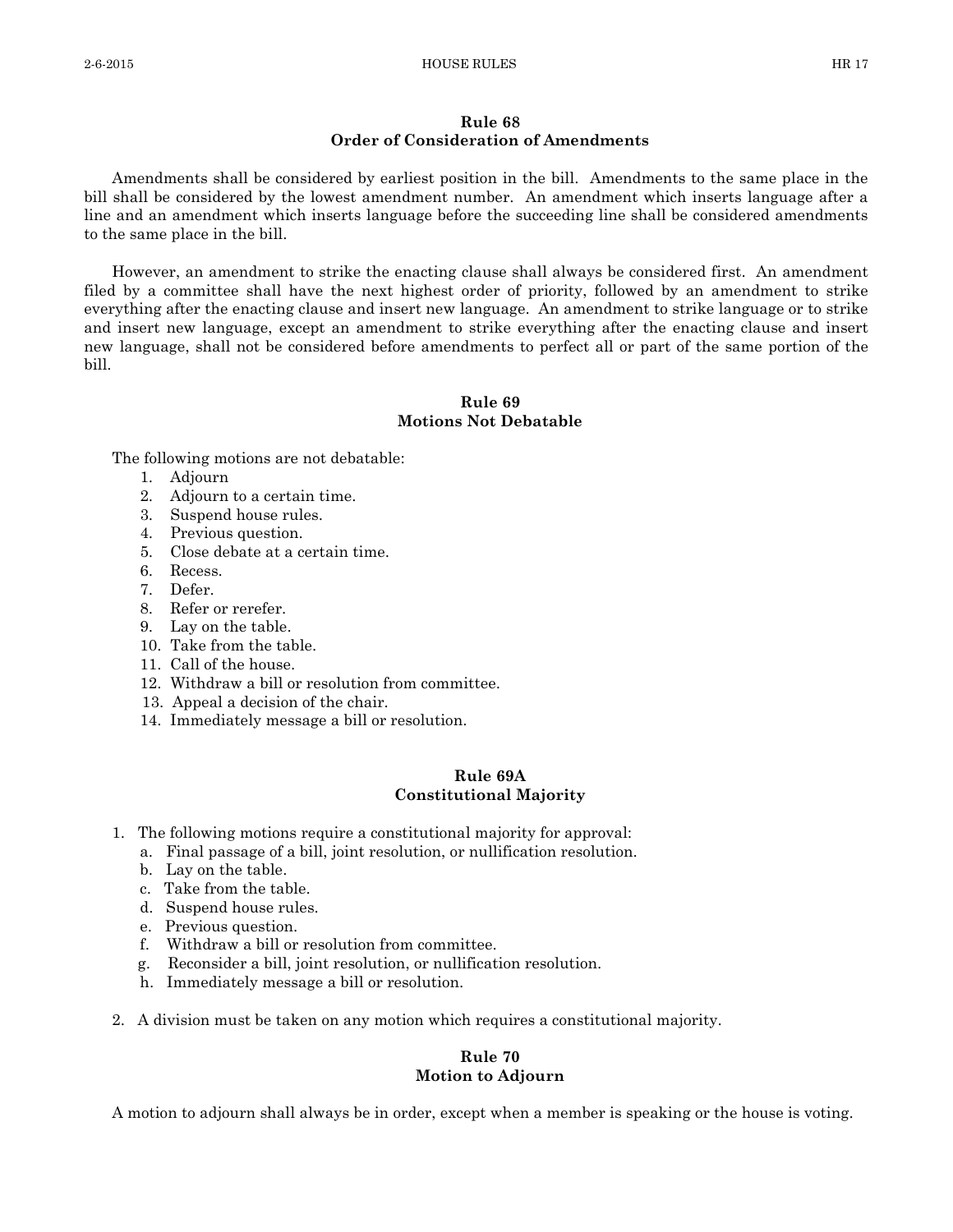# **Rule 71 Withdrawal of Motions**

After a motion is stated by the speaker, or read by the chief clerk, it shall be deemed to be in possession of the house, but may be withdrawn by leave of the house.

#### **Rule 72 Unanimous Consent**

Unanimous consent of the members may be asked for suspension of any rule of the house. If there is no objection to the request, the rule shall be considered suspended.

# **Rule 73 Reconsideration**

1. A motion to reconsider may be made only by a member who voted on the prevailing side of the question sought to be reconsidered.

2. A motion to reconsider may be made not later than adjournment on the legislative day following the legislative day of the action sought to be reconsidered. Where the floor manager voted on the prevailing side, the floor manager has the prior right to make the motion, until adjournment on the legislative day of the action sought to be reconsidered. A motion to reconsider a nullification resolution shall be acted upon not later than adjournment on the legislative day following the legislative day of the action sought to be reconsidered.

3. A motion to reconsider made beginning the fifteenth week of the first regular session, or the thirteenth week of the second regular session, may be taken up when made. A motion made at any other time may be taken up prior to the third legislative day succeeding the legislative day of the action sought to be reconsidered only if called up by the mover, and after the second legislative day succeeding the legislative day of the action sought to be reconsidered if called up by any member.

4. The making of a motion to reconsider takes precedence over all other questions.

5. When passage, adoption, or failure of any bill, joint resolution, or nullification resolution is reconsidered, questions on amendments may also be reconsidered and shall be disposed of immediately.

6. In the event that a motion to reconsider is pending at the end of the first session or any extraordinary session of any general assembly, or the general assembly adjourns sine die, and the motion to reconsider has not been voted upon by the house, the motion shall be determined to have failed.

# **DIVISION VIII – VOTING Rule 74 Manner of Voting**

Members present may cast their votes, either by operating the voting mechanism located at their assigned desk or by signaling the speaker from the floor of the house or from the south visitors' gallery if they are unable to vote at their assigned desk. Only a member may operate the voting mechanism at that member's assigned desk. The speaker shall announce the votes of members signaling their votes. Upon direction of the speaker only those members at their desks and voting shall be counted. Members who are not present shall not cast their votes except:

1. Members who have not voted may record their votes on any record roll call vote except quorum calls within ten minutes after the outcome of the vote has been announced. Members shall initial their recorded votes on a copy of the record roll call at the speaker's station. However, if the aggregate of votes cast under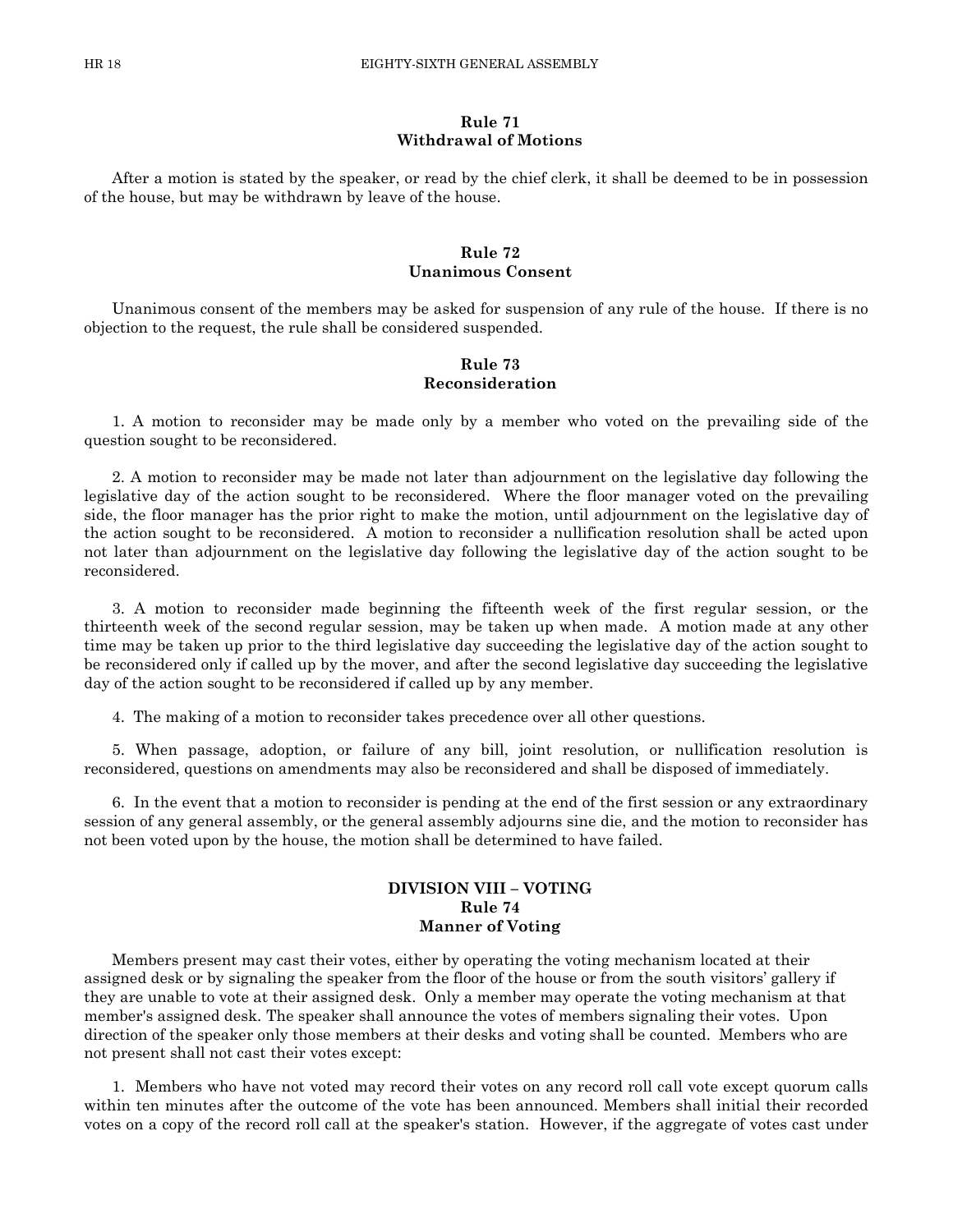this rule would change the outcome of the vote on a question, then none of the votes cast on the question under this rule shall be recorded. A member may request announcement of the names of members so recorded after the ten-minute period.

2. Members meeting in a conference committee or in administrative rules review committee at the time a vote is taken on a question may have their vote recorded within thirty minutes or adjournment, whichever is first, of that same legislative day, provided the aggregate of votes cast does not change the outcome of the vote on a question.

# **Rule 75 Voting in the House and Duty of Voting**

Voting on a question put to members on the floor of the house shall not occur between midnight and 8 a.m. on any legislative day except for voting on a motion to recess, defer, or adjourn. Except as limited in Rule 76, every member who is in the house when a question is put shall vote unless the house has excused that member from voting for special reasons; however, such member must have asked to be excused from voting prior to the time the speaker puts the question.

#### **Rule 76 Limitation on Right to Vote**

No member shall vote on any question in which the member or the member's immediate family member, as defined in chapter 68B of the Code, has a direct financial interest different from other similarly situated persons or classes of persons of the general public.

# **Rule 77 Call of the House**

Upon written request of five members, the presiding officer shall compel attendance of absent and unexcused members for the consideration of specified bills, resolutions, or amendments.

A call of the house shall specify the propositions to which it is to apply and must be put into effect before roll call is taken on the proposition. The request may be filed with the chief clerk at any time before final action upon the propositions, who shall notify the house immediately.

#### **Rule 78 Method of Calling the House**

Upon a call of the house, the names of the members shall be called by the chief clerk and the absentees noted, after which the names of the absentees shall again be called. The sergeant-at-arms shall be directed by the speaker to compel the attendance of absent members, unless they are previously excused. Any member occupying the member's seat during a call of the house shall be counted by the speaker and that person's name entered in the journal as being present for the purpose of making a quorum.

# **Rule 79 Method of Calling the Roll**

The electrical voting machine shall be used for a call of the house, a quorum call or a roll call vote on any question. If the electrical voting machine is not in operating order when it is necessary to take a record roll call vote, the presiding officer shall order the vote to be taken by calling the roll in alphabetical order, except the name of the presiding officer shall be called last.

During the casting of the vote with the voting machine, the individual votes and the vote totals shall be shown on the display boards. Before the voting machine is closed, the presiding officer shall inquire of the house, "Have you all voted?"